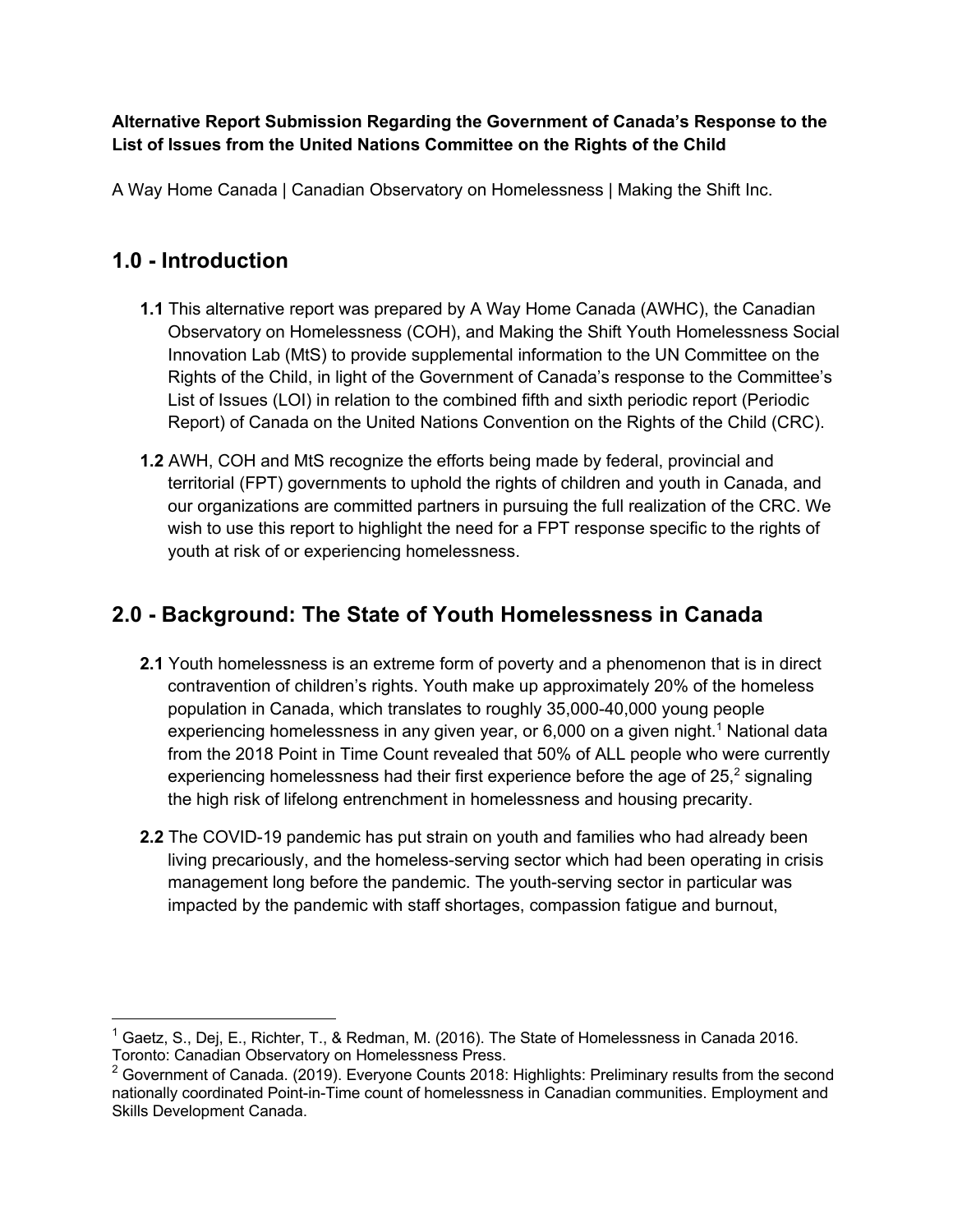program closures, and difficulties staving connected to youth. $3$  These issues were and continue to be compounded with the ongoing opioid and housing crises in Canada.

- **2.3** The causes of youth homelessness are a complex interplay of individual and relational factors, systems failures, and structural factors, which are distinct from that of adult homelessness. Many young people leave or are kicked out of their homes due to interpersonal conflicts, including rejection by family due to sexual orientation or gender expression.
- **2.4** Youth homelessness and homelessness writ large are deeply connected to systems failures and barriers. There are known links between youth who experience homelessnes and involvement in other systems including child protection, criminal justice, and physical and mental health. Termed 'revolving doors' into experiences of homelessness, these systems may fail to implement proper discharge planning and take preventative action, putting young people at risk of cycling between emergency systems their entire lives.
- **2.5** At the structural level, colonialism and intergenerational trauma, racism, agism, sex and gender discrimination, the lack of affordable housing and numerous other issues compound to put some populations at greater risk of homelessness and a lifelong trajectories of poverty. For example, Indigenous, racialized and 2SLGBTQIA+ youth disproportionately experience homelessness compared to the general youth population, each representing at least 30% of youth experiencing homelessness nationwide.<sup>4</sup>
- **2.6** Youth homelessness is often hidden from public view, as young people may find temporary accommodation with friends, relatives or strangers 'couchsurfing' until they are no longer welcome. Many young people would also not identify themselves as homeless, leading many to never seek support from the homeless-serving system. The lack of engagement with these emergency systems means some young people are difficult to reach and prioritize for supports, since they are not known to the system.
- **2.8** Youth homelessness can lead to devastating impacts on the safety, physical and mental wellbeing of young people, at times severing connections to family and natural supports. Rural and remote young people may disconnect from their home community in search of support that is not locally available. Experiences of homelessness also create barriers to access and engagement with education, employment and training opportunities, putting them at greater disadvantage into adulthood.
- **2.9** At a formative developmental stage in life, the experience of street homelessness and stays in emergency shelters put youth at risk of trauma, victimization, and even

<sup>&</sup>lt;sup>3</sup> Buchnea, A. & McKitterick, M. (2020). Responding to Youth Homelessness during COVID-19 and Beyond: Perspectives from the Youth-Serving Sector in Canada. Toronto: Canadian Observatory on Homelessness Press.

<sup>4</sup> Gaetz, S., O'Grady, B., Kidd, S., & Schwan, K. (2016). Without a Home: The national youth homelessness survey. Toronto: Canadian Observatory on Homelessness Press.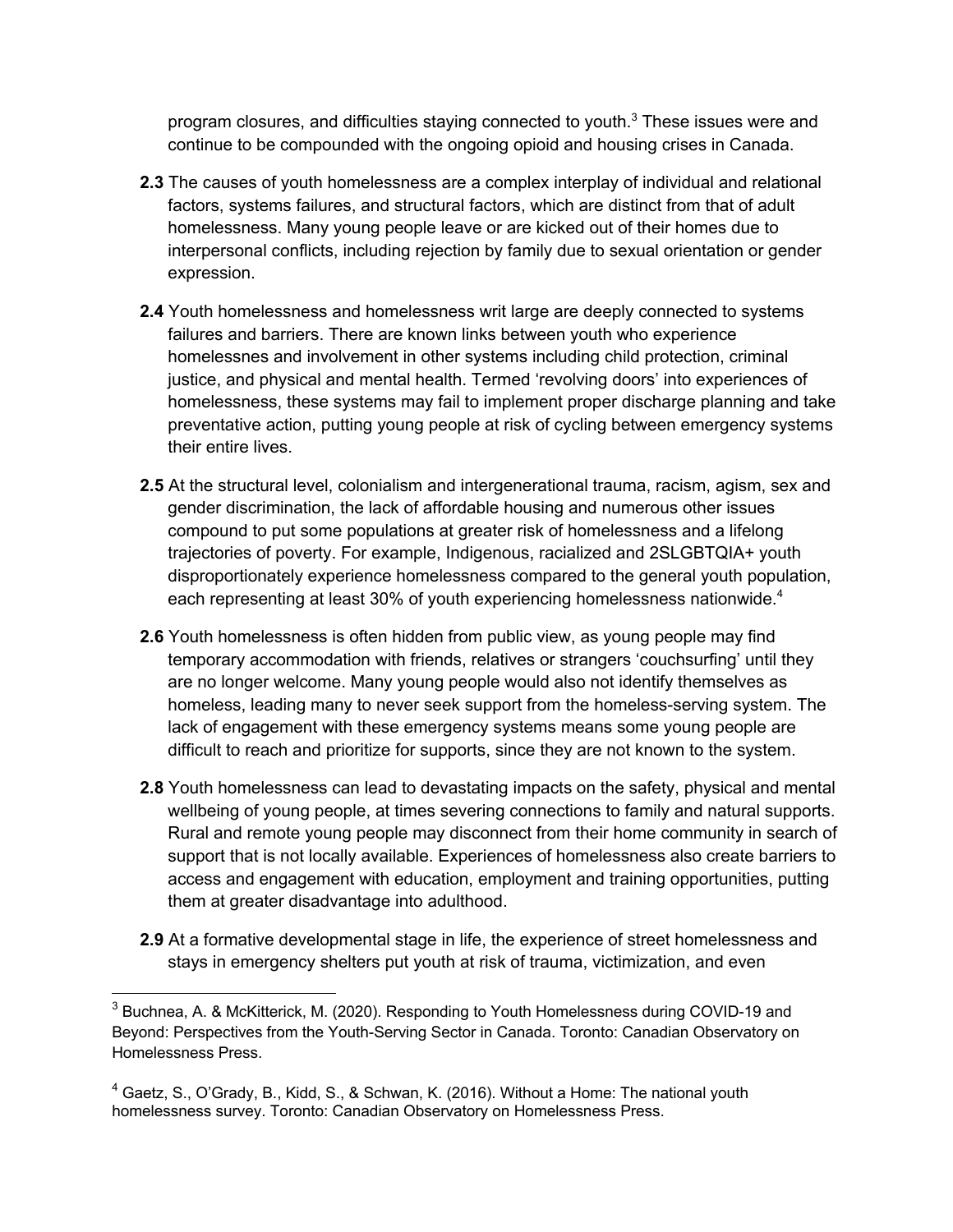criminalization. **It is vital to intervene early and quickly to prevent long-term harm and entrenchment in extreme poverty and institutionalization.**

- **2.10** Data also shows that young people are living at or returning to their family homes until much later in young adulthood<sup>5</sup>, which is related to stagnating wages and social assistance rates, decreased housing affordability and rising costs of living. Therefore, it is more imperative than ever to support both young people and their families to achieve and maintain housing stability.
- **2.11** For further supplemental data on the experiences of young people in Canada who are at risk of or experiencing homelessness, see Annex 1.

### **3.0 - Evolution in Responses to Homelessness in Canada**

- **3.1** Efforts and funding to address homelessness in Canada, including youth homelessness, have primarily focused on emergency and crisis response, which includes emergency shelters, day programs, and soup kitchens to address immediate material deprivation. These actions do not demonstrate evidence of effectively ending experiences of homelessness for young people or adults.<sup>6</sup>
- **3.2** In the last decade, Housing First has been widely adopted as an intervention for providing housing to people who are experiencing homelessness, and has been particularly effective for adults with concurrent mental health issues and substance use. When adhering to its core principles, Housing First is an evidence- and rights-based approach to the provision of housing and supports, and generally positive addition to the suite of responses to homelessness in communities. Yet research has demonstrated less success with young people when there is no explicit consideration of their unique needs and circumstances.<sup>7</sup>
- **3.3** Additionally, there has been widespread prioritization of addressing chronic homelessness in Canada at the FPT and municipal levels, the rationale being that these individuals use the most public services and resources. In theory, by addressing chronic homelessness first, communities would free up resources to dedicate toward other populations experiencing less resource-intensive forms of homelessness. However, in practice, the focus on chronic homelessness minimizes and deprioritizes the experiences of young people, creating less urgency to respond when they have not been living on the street or in the shelter system long-term.<sup>8</sup>

 $8$  Ibid.

<sup>5</sup> Statistics Canada. Canadian Census (2016).

 $6$  Gaetz, S. (2020). Making the prevention of homelessness a priority: The role of social innovation. *American Journal of Economics and Sociology, 79*(2), 353-381.

 $<sup>7</sup>$  Ibid.</sup>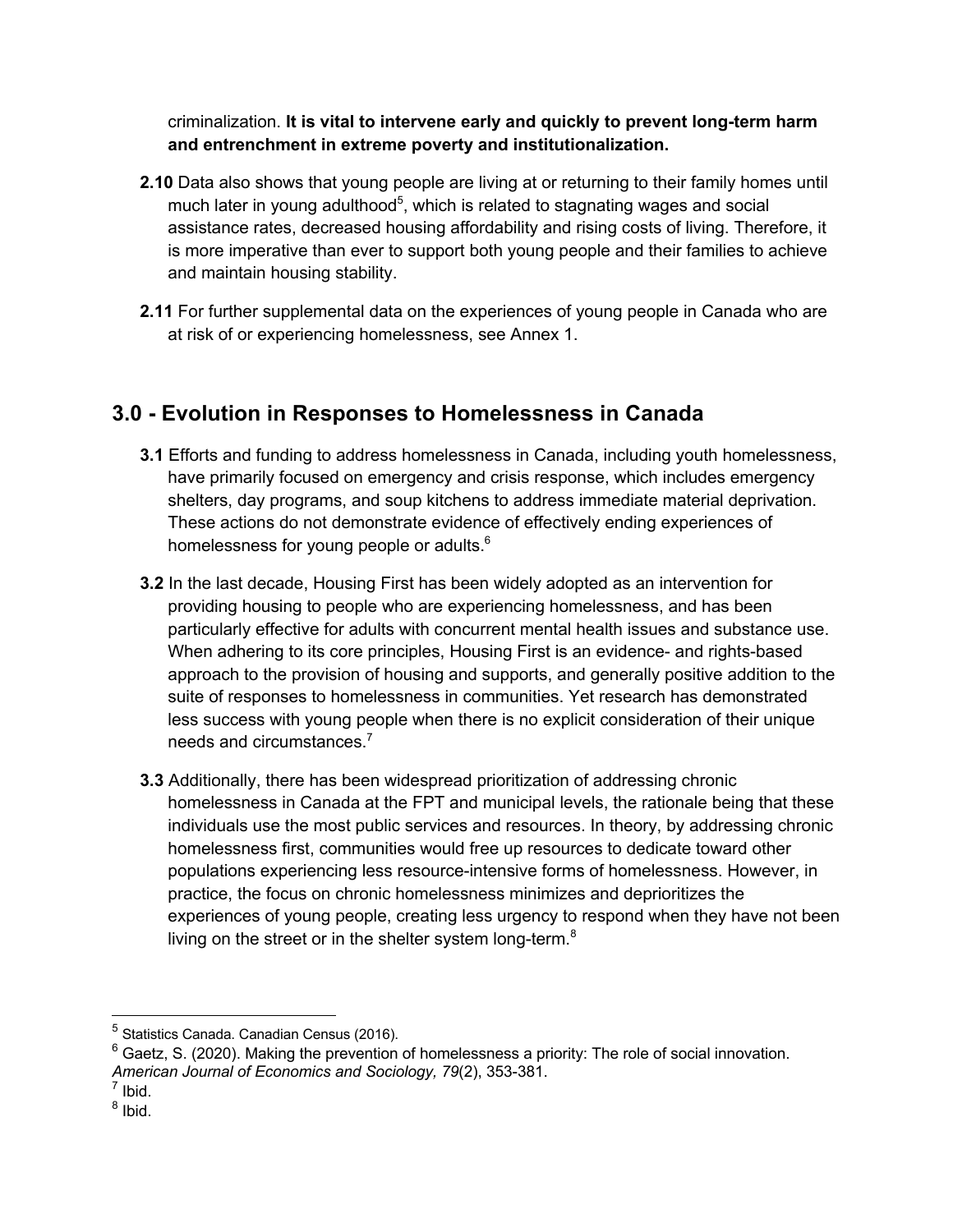- **3.4** Efforts to address homelessness have also typically focused narrowly on success indicators related to whether someone is housed or not. This fails to engage with the wholistic well-being of young people (and indeed adults), such as social inclusion and community integration, connection to education and employment, and mental and physical wellness.
- **3.5** Despite the ongoing focus on emergency response and the lack of focus on young people, there has been **growing interest in homelessness prevention**. <sup>9</sup> The *Roadmap for the Prevention of Youth Homelessness* is a prime example of increasing conceptual and practical clarity around youth homelessness prevention.<sup>10</sup> Groups such as AWHC, the COH, and MtS are conducting and curating research and demonstration projects to identify, design, test, implement, and scale prevention and housing approaches that are tailored to young people in different contexts and backgrounds. These efforts look beyond housing status to address the broad spectrum of young people's interests and needs. Advocacy efforts leading up to the launch of Canada's National Housing Strategy resulted in youth and homelessness prevention being included, if at least nominally, on the federal policy agenda.
- **3.6** There is still significant work to be done to shift greater attention and resources toward preventing youth homelessness, requiring shared leadership, collaboration and action from FPT governments.

#### **4.0 - Current FPT Responses to Youth Homelessness**

- **4.1** Most action and innovation in the response to youth homelessness in Canada has emerged at the municipal and organizational level, with some communities developing dedicated youth homelessness strategies, youth-oriented programs, and engaging in national communities of practice and learning communities to advance their thinking and practice, such as the National Learning Community on Youth Homelessness.
- **4.2** Some progress has been made to get youth homelessness recognized as a priority in FPT policy, most notably with youth being listed as one of the priority populations for the federal homelessness strategy Reaching Home. Reaching Home was noted in the Government of Canada's response to the LOI as a strategy to support children's rights. Additionally, Alberta was the first and only province to develop a youth homelessness strategy, and Ontario has youth homelessness listed as one of its priority populations. **Yet, without specific guidance on how to address youth homelessness, in practice communities are left to decide whether and how to prioritize young people.**

<sup>9</sup> Schwan, K., Gaetz, S., French, D., Redman, M., Thistle, J., & Dej, E. (2018). What Would it Take? Youth Across Canada Speak Out on Youth Homelessness Prevention. Toronto, ON: Canadian Observatory on Homelessness Press.

<sup>&</sup>lt;sup>10</sup> Gaetz, S., Schwan, K., Redman, M., French, D., & Dej, E. (2018). The Roadmap for the Prevention of Youth Homelessness. A. Buchnea (Ed.). Toronto, ON: Canadian Observatory on Homelessness Press.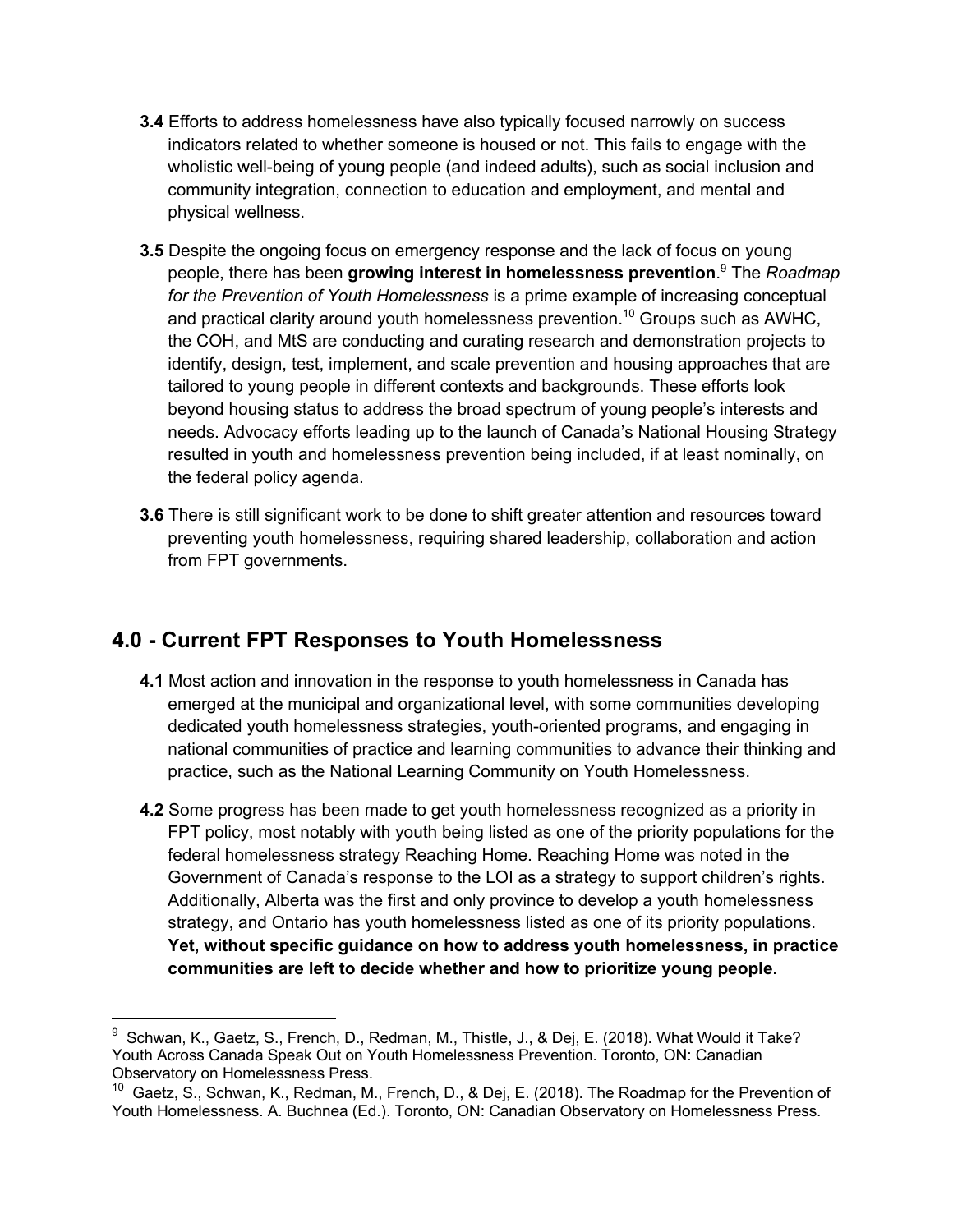- **4.3** Another promising development that was not included in the Government of Canada's response to the LOI is the legislated right to housing that was adopted in 2019. There is potential for the legislated right to housing to address the needs of children, youth and their families (see Annex 2 for more information about the right to housing and children and youth). However, **to date national discussions about the progressive realization of the right to housing have yet to deeply engage with what such a right means for children and youth.**
- **4.4** The lack of explicit focus and action to address the unique circumstances and needs of young people at risk of and experiencing homelessness between the ages 13 to 25 is a significant gap, which cannot be filled by generalized approaches to housing and homelessness. In line with the UN Declaration on Human Rights, which notes the need for special care and assistance in childhood, we call on FPT governments to give special attention to youth homelessness as a distinct issue requiring dedicated policy, planning and action.

### **5.0 - Promising Developments and Recommendations for Action**

- **5.1** The experience of homelessness among young people can largely be avoided with supportive federal policy and legislation.<sup>11</sup> A **children and youth lens on the Right to Housing is essential** for creating the policy and legislative frameworks to support FPT and municipal action to prevent and sustain exits from youth homelessness.
- **5.2** Initiatives such as the Prime Minister's Youth Council and the Government of Canada's Youth Policy should **explicitly seek to increase the participation of young people who are most marginalized** to ensure that not only the voices of the most privileged or minimally disadvantaged youth are taken into consideration.
- **5.3** Youth homelessness is a complex, systems issue that requires a systems orientation to recognize and navigate the interrelated roles and responsibilities of FPT and municipal governments. Efforts to coordinate responses and responsibilities are needed to achieve positive impact and to create accountability for responding to youth homelessness. **A national youth homelessness strategy developed in collaboration with FPT governments would be an important step to driving forward a rights-based agenda to respond to the unique circumstances and needs of some of Canada's most marginalized young people.** Such a strategy should also work in collaboration with Indigenous governments, communities and leadership to prevent the perpetuation of colonial approaches and practices that cause harm to Indigenous young people and families. Similarly, the strategy should seek participation and collaboration with

<sup>&</sup>lt;sup>11</sup> Gaetz, S., Schwan, K., Redman, M., French, D., & Dej, E. (2018). The Roadmap for the Prevention of Youth Homelessness. A. Buchnea (Ed.). Toronto, ON: Canadian Observatory on Homelessness Press.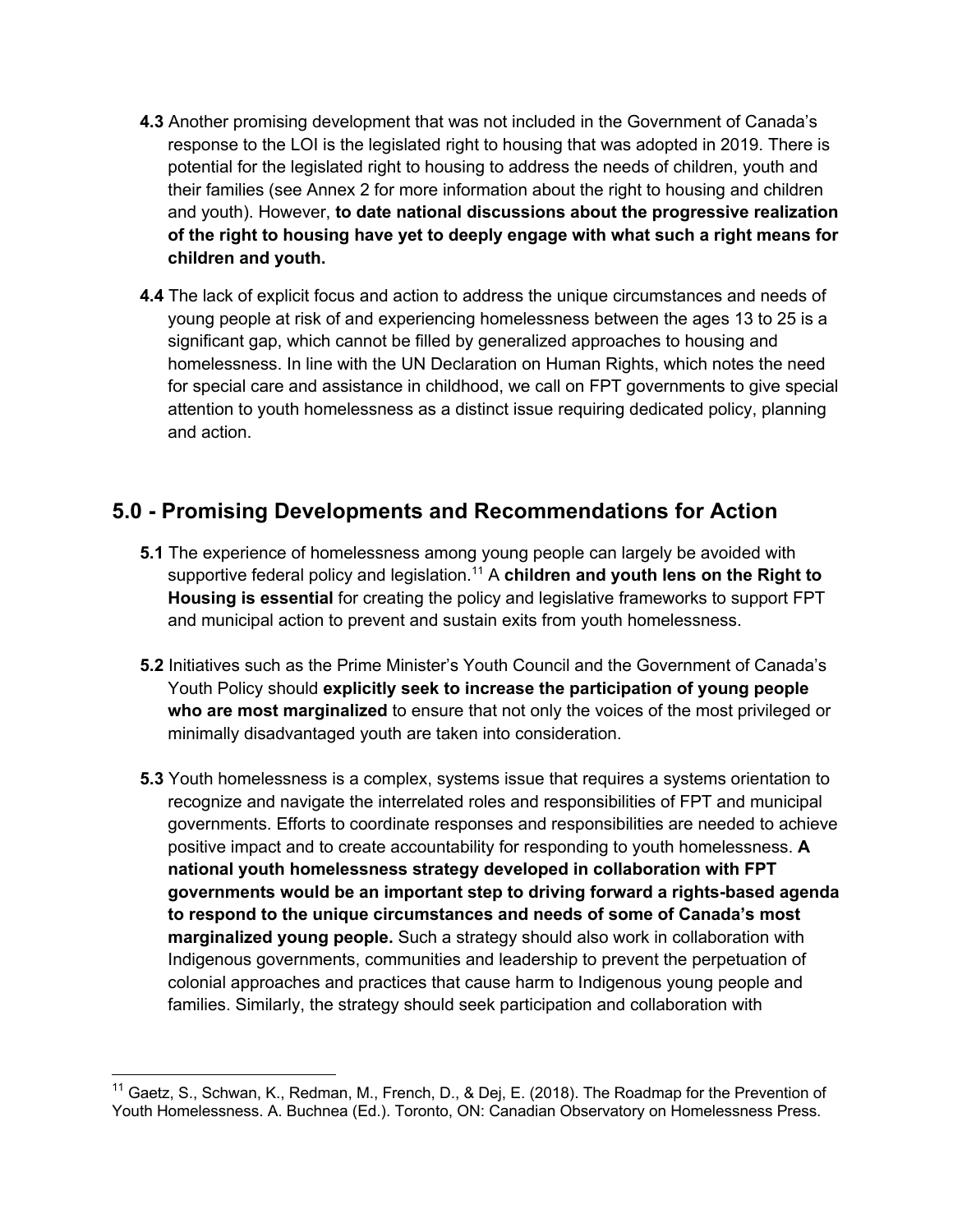racialized, 2SLGBTQIA+, disabled and other systemically and structurally marginalized youth.

- **5.4** Provincial and territorial governments should have the flexibility to address the unique manifestations of youth homelessness in their given contexts. Provinces and territories should work toward **greater systems coordination and integration to provide comprehensive continuity of care** to young people and their families or natural supports. Federal research and knowledge mobilization investment in MtS is resulting in a growing body of evidence and promising approaches to youth homelessnes prevention in Canada. FPT and municipal governments can draw on and adapt the learnings from this body of work for local contexts.
- **5.5** Provinces and territories also play a key role in building out both the housing continuum to include youth and family appropriate housing, and the prevention continuum of care (see graphic below), with many of the major public systems that play a role in youth homelessness falling under their jurisdiction. **This necessitates investment in affordable housing and prevention at the systems and community level.**



**5.6** Finally, FPT governments should **create supportive policy and funding environments for municipalities and community coalitions to develop and implement local strategies or plans to prevent and end youth homelessness.** This includes supporting communities to enhance their readiness to take up cross-systems, rightbased prevention approaches to youth homelessness, facilitating access to training and technical assistance to increase local capacity for sustained action, and ongoing funding for strategy implementation. The readiness and implementation phases that happen before and after community planning are often overlooked, yet are vital to seeing meaningful, positive outcomes at both the community and individual/family levels.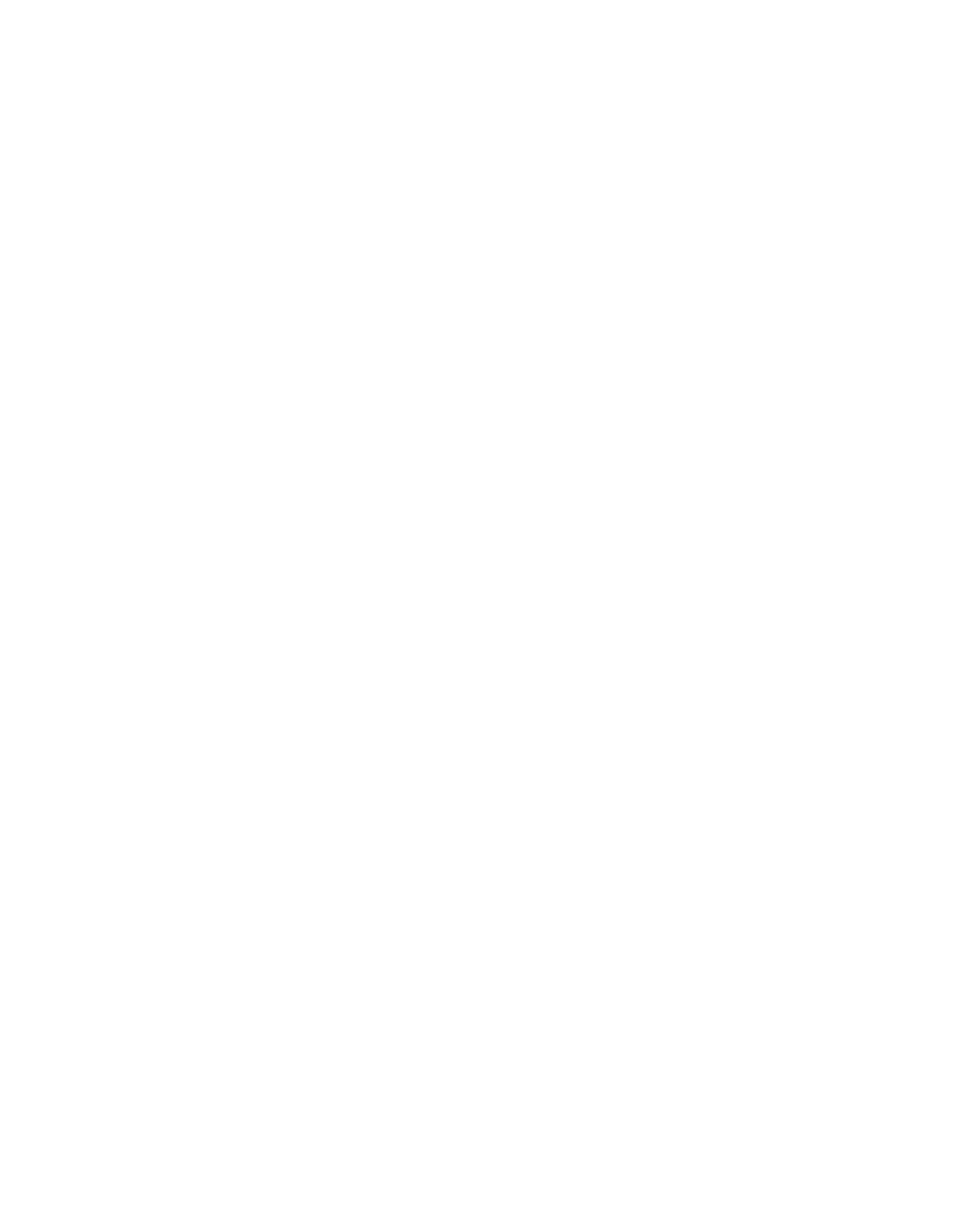## **Annex 1 - Supplementary Data for Consideration**

#### **Without a Home National Youth Homelessness Survey**

In 2015, AWHC and the COH conducted a national survey of youth experiencing homelessness, which included 1,103 youth from 47 communities across 10 provinces and territories. Some of the key findings included:

- 40.1% were under the age of 16 when they first experienced homelessness;
- 76% had multiple experiences of homelessness, with 37% of these youth reporting more than five experiences of homelessness;
- 85.4% were experiencing a mental health crisis, with 42% reporting at least one suicide attempt;
- 38% of young women reported a sexual assault in the previous 12 months;
- 57.8% had involvement with child welfare involvement. Compared to national data (Statistics Canada, 2011), youth experiencing homelessness are 193 times more likely to have had involvement with child welfare (see also Nichols et al., 2017);
- 63.1% had experienced childhood trauma and abuse;
- 51% were not currently involved in either education, employment, or training; and
- Indigenous, racialized, newcomer, and LGBTQ2S+ youth are overrepresented in homeless youth populations across Canada.

The Without a Home study also highlights some important linkages that show overall resilience in young people at a commitment to their futures, despite their circumstances.

- 73.9% indicated they would like to re-engage with their education
- 19.7% were employed (unemployment rate amongst youth in the general Canadian public was 13.3% at the time of the survey).<sup>12</sup>

#### **UNICEF Canada's Index of Child and Youth Well-Being**

UNICEF Canada released the Canadian Index of Child and Youth Well-being 2019 Baseline Report (the Index) in 2019. The Index brings together a wide range of data into one framework to encourage a comprehensive and balanced view of how in Canada are faring. UNICEF is tracking 125 indicators across nine dimensions of the lives of children and youth, from birth to age 18, using the most recent population-level, statistical data.

This report is a profile of children and youth that provides a baseline from which future reports will track progress. It complements the UNICEF Report Cards that look at life for kids in the world's rich countries. Staggeringly, the Index also revealed data that suggests Cada is failing to meet the needs of children and youth across a number of focus areas that are predictors of homelessness:

<sup>&</sup>lt;sup>12</sup> Stephen Gaetz, Bill O'Grady, Sean Kidd & Kaitlin Schwan. (2016). Without a Home: The National Youth Homelessness Survey. Toronto: Canadian Observatory on Homelessness Press.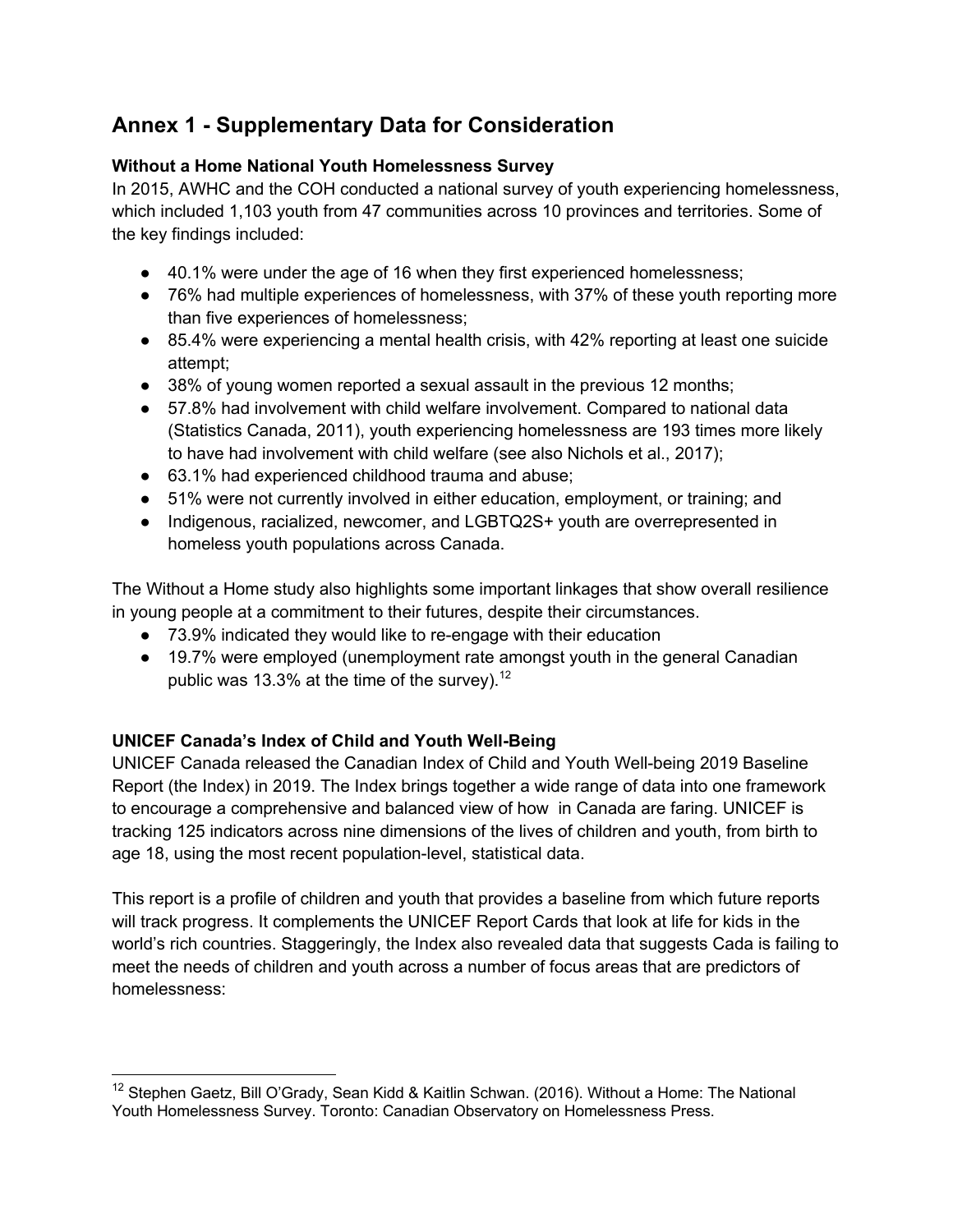- 23.3% of 11–15 year-olds report going to school or to bed hungry because there is not enough food at home
- 20% of children under 18 live in a household with income lower than 60% of the median (Low Income Measure)
- 3.5% of children under 18 living in deep income poverty (below 75% of Canada's Official Poverty Line)
- 12.6% of children under 18 have a core housing need; and
- 3% of Canadian youth between the ages of 15 and 17 have been homeless and/or have experienced hidden homelessness.<sup>13</sup>

<sup>&</sup>lt;sup>13</sup> UNICEF Canada, Child and Youth Well-being, 2019 Baseline Report. September 3, 2019. https://oneyouth.unicef.ca/en/child-and-youth-well-being-index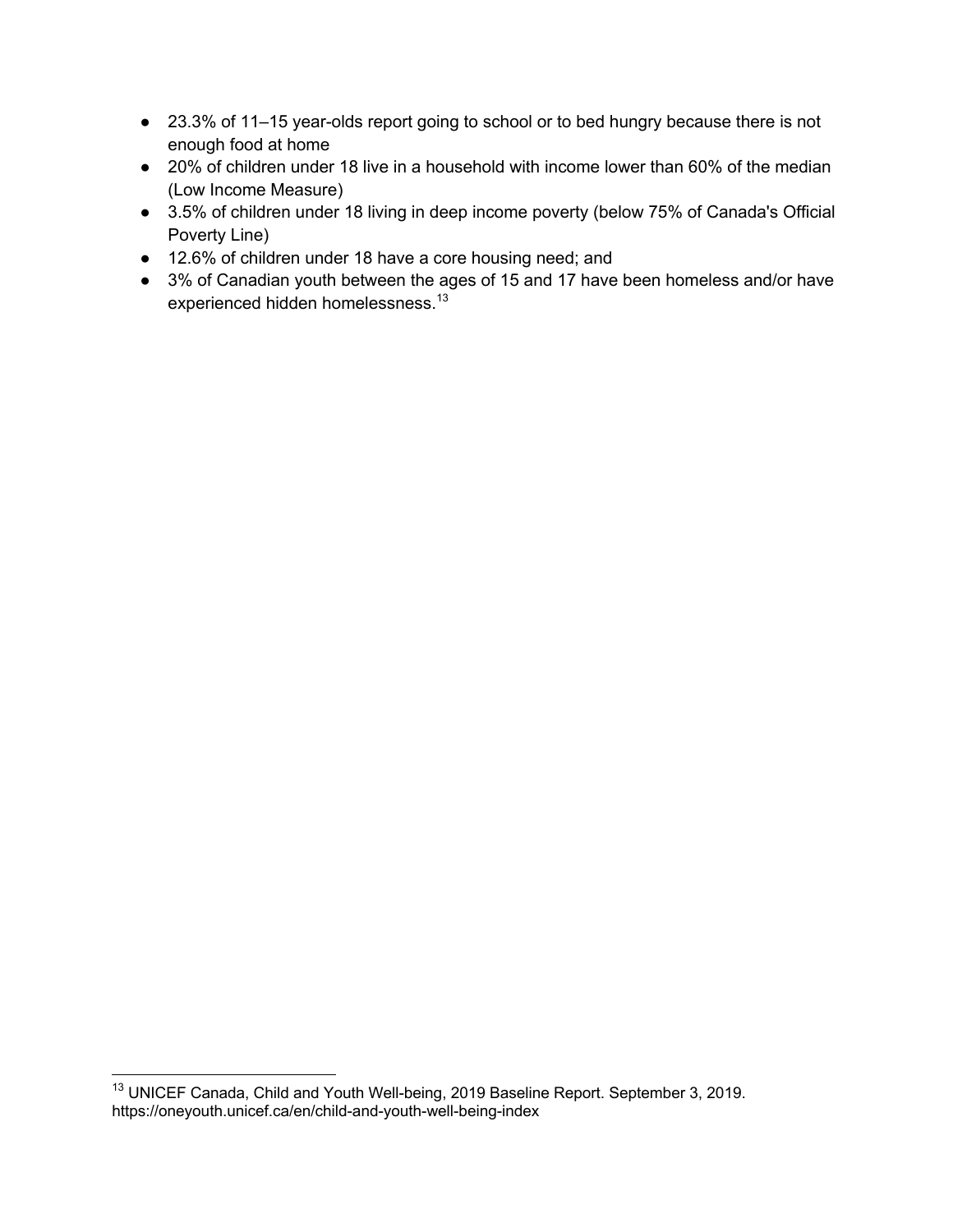# **Annex 2 - Understanding the Right to Housing's Implications for Children and Youth**

Housing as a human right means that everyone has the right to housing that meets a set of basic conditions. These conditions are recognized under international human rights law. To meet the standard of adequacy recognized under international human rights law, housing must reflect the following elements that we have enhanced to show the uniqueness required for children and youth:

|                       | <b>DEFINITION</b>                                                                                                                                                                 | REFLECTS CHILD AND YOUTH NEEDS                                                                                                                                                                       |
|-----------------------|-----------------------------------------------------------------------------------------------------------------------------------------------------------------------------------|------------------------------------------------------------------------------------------------------------------------------------------------------------------------------------------------------|
| <b>SECURE</b>         | Security of tenure provides protection<br>from arbitrary eviction, forced relocation<br>or harassment                                                                             | Youth can be equipped with the tools and<br>supports (that are focused on youth) to<br>ensure they do not lose housing.                                                                              |
| <b>AFFORDABLE</b>     | Housing costs should not be a barrier to<br>meeting other basic needs such as food,<br>and costs should be protected against<br>unreasonable increases                            | Enhancing essential services and<br>supports to youth, within public systems,<br>can increase affordability and stability (ie.<br>education, training, healthcare, childcare)                        |
| <b>HABITABLE</b>      | Dwellings should have adequate space<br>for the inhabitants, be properly<br>maintained, and provide protection from<br>the elements and other threats to health<br>and well-being | Youth choice in the supports that are<br>provided to enhance their housing. This<br>includes options for shared<br>accommodation to support family, chosen<br>family or siblings.                    |
| <b>BASIC SERVICES</b> | Including safe drinking water, sanitation,<br>heating, lighting, and emergency services                                                                                           | Supports provided to young people<br>employ a "positive youth development"<br>orientation, a strengths-based approach<br>that focuses not just on risk and<br>vulnerability but also youth's assets. |
| <b>LOCATION</b>       | Close to employment and basic social<br>services such as childcare, education and<br>healthcare, and is not located in a<br>polluted or dangerous area                            | Close to the supports that can address<br>housing stability, mental and physical<br>health needs, education, financial<br>literacy, labour market attachment, and<br>life skills development.        |